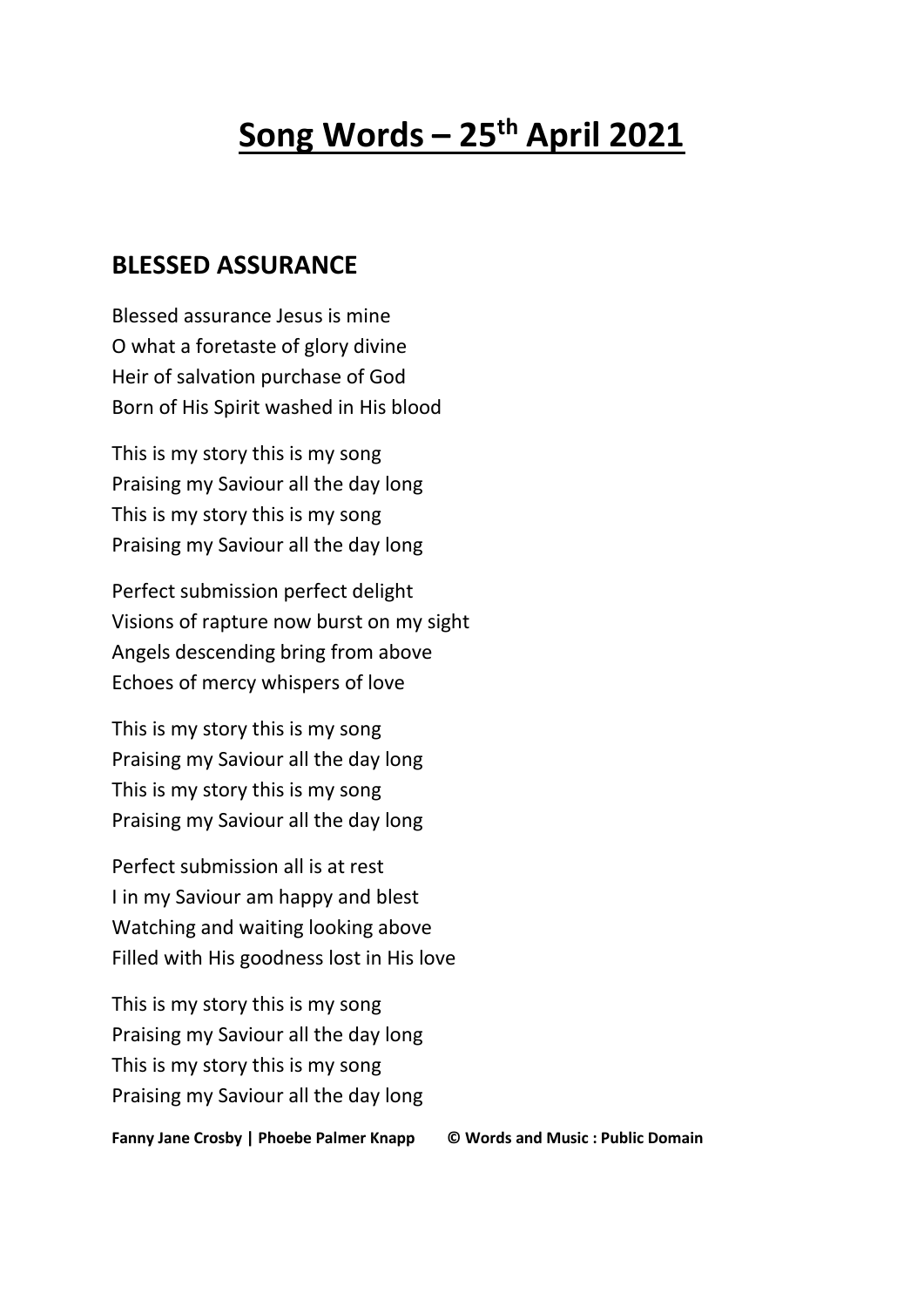## **WHEN THE MUSIC FADES**

When the music fades all is stripped away And I simply come Longing just to bring something that's of worth That will bless Your heart

I'll bring You more than a song For a song in itself is not what You have required You search much deeper within Through the way things appear You're looking into my heart

I'm coming back to the heart of worship And it's all about You all about You Jesus I'm sorry Lord for the thing I've made it When it's all about You all about You Jesus

I'm coming back to the heart of worship And it's all about You all about You Jesus I'm sorry Lord for the thing I've made it When it's all about You all about You Jesus

King of endless worth no one could express How much You deserve Though I'm weak and poor all I have is Yours Ev'ry single breath

I'll bring You more than a song For a song in itself is not what You have required You search much deeper within Through the way things appear You're looking into my heart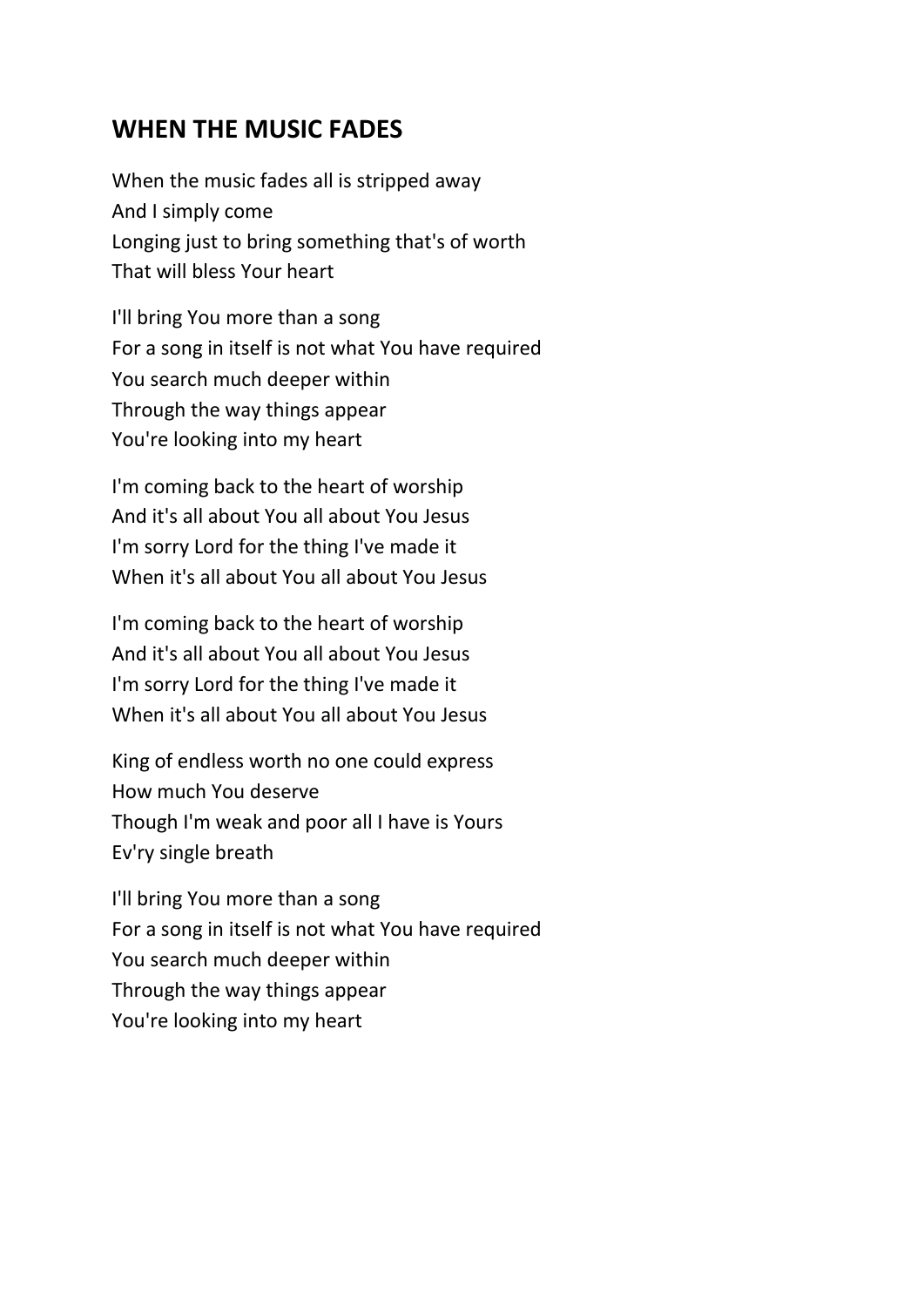I'm coming back to the heart of worship And it's all about You all about You Jesus I'm sorry Lord for the thing I've made it When it's all about You all about You Jesus

**Matt Redman © 1997 Thankyou Music (Admin. by Integrity Music)**

## **AND CAN IT BE**

And can it be that I should gain An interest in the Saviour's blood Died He for me who caused His pain For me who Him to death pursued Amazing love how can it be That Thou my God shouldst die for me Amazing love how can it be That Thou my God shouldst die for me

'Tis mystery all th'Immortal dies Who can explore His strange design In vain the firstborn seraph tries To sound the depths of love divine 'Tis mercy all let earth adore Let angel minds inquire no more 'Tis mercy all let earth adore Let angel minds inquire no more

He left His Father's throne above So free so infinite His grace Emptied Himself of all but love And bled for Adam's helpless race 'Tis mercy all immense and free For O my God it found out me 'Tis mercy all immense and free For O my God it found out me